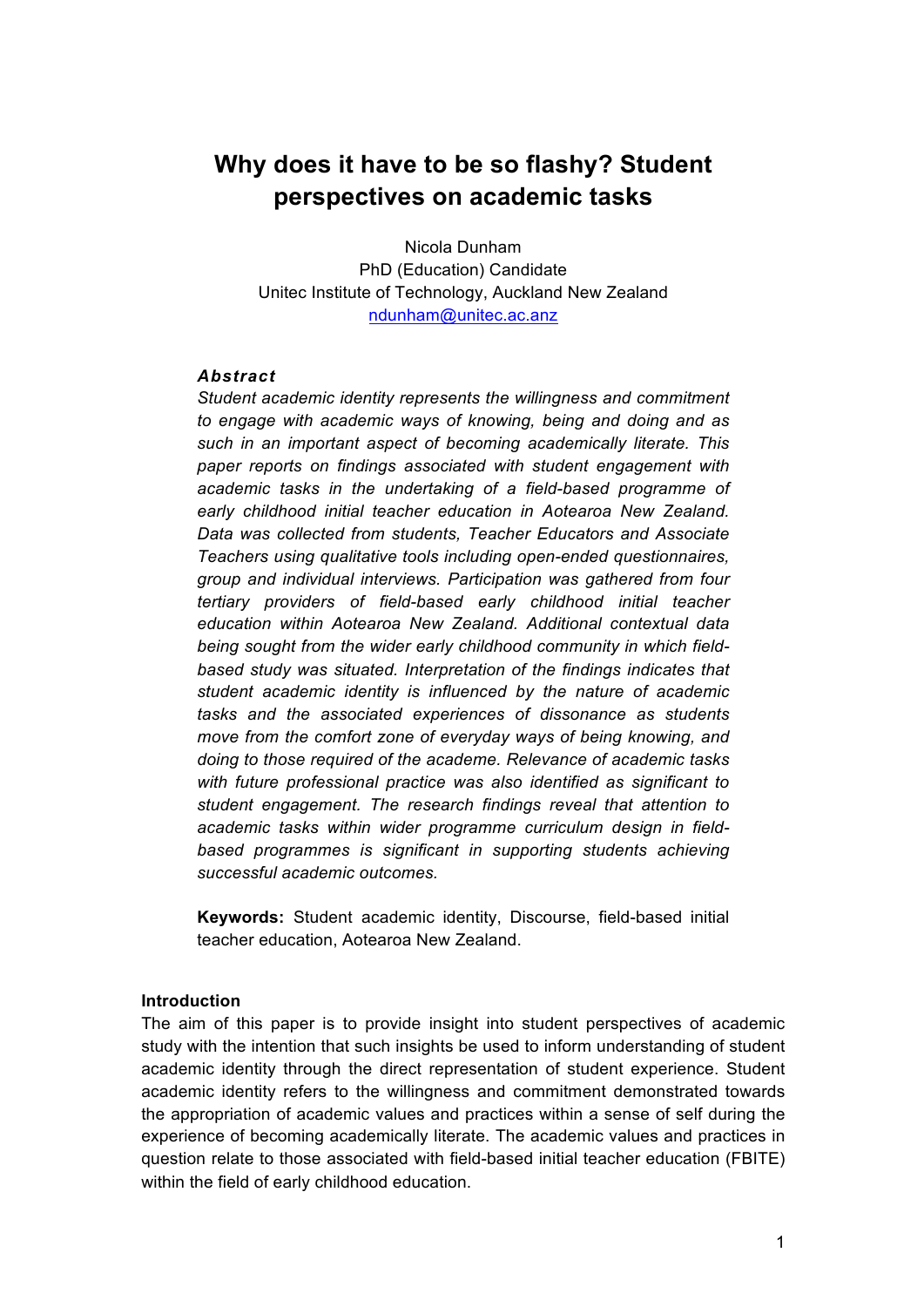#### **Field-based programme design**

To fully appreciate the issue of academic identity for students win FBITE it is necessary to first have an understanding of the context in question. Early childhood initial teacher education within Aotearoa New Zealand has a strong foundation within field-based programmes which draw on regular student experience working, as volunteers or paid employees, within early childhood centres as part of their teacher education. This field-based option for credentialing in the ECE sector is of particular interest as on a regular basis these students move between the practices of the academe and those of early childhood centres; continually negotiating ways of being, knowing and doing from one context to another. It is further acknowledged that the draw of such students into the academe in the first place is that of obtaining a professional credential for practice outside of the academe.

A programme of FBITE consists of study across sites other than the main institutional provider's campus (Kane, 2005). For students these study sites typically consist of the academic classroom, the work-experience early childhood centre for regular weekly teaching practice experience, and additional early childhood centres forming the practicum elements of the programme. This crude outline however misses the significance of the roles that students undertake within these various sites of learning. For instance during classroom and the practicum based learning students may clearly hold the label of 'student'. In their work experience centres they may actually be regarded as students, or as volunteers, as relief workers or even as teachers in a paid or unpaid capacity. Participation in these multiple sites of learning draws on a degree of adaptability on the part of the student so that they can adequately function in these multiple roles, across multiple contexts, and within multiple and possibly contested Discourses (Gee, 2001; Lea, 1998; Mezirow, 2000). The term Discourse in this context, using a big D, draws on the work of Gee (2000) around the behaviour of social groups and as such relates to the wider concepts of social participation, agency and identity. Understanding how student academic identity fits within the overall experience of FBITE is deemed important to the wider issues of student engagement, retention, and success.

The credentialing of teachers in the early childhood sector in Aotearoa New Zealand has faced a turbulent history, which remains unsettled even to this day. Despite claims that participation in quality early childhood education (ECE) is critical to building firm foundations for children's later learning and development (Ministry of Education, 2002), the credentialing of early childhood teachers as a contributing factor to quality provision remains open to the whim of Governmental preferences at any one time. The requirements to introduce professional registration and increase the numbers of qualified early childhood teachers, established within the strategic plan *Pathways to the Future* (Ministry of Education, 2002), were a step towards establishing equality within the early childhood sector. To raise the profile of early childhood teachers the move to attain pay parity with the compulsory sector early childhood teachers gained momentum with a requirement that early childhood teachers attain qualification at bachelor degree level, despite the two year diploma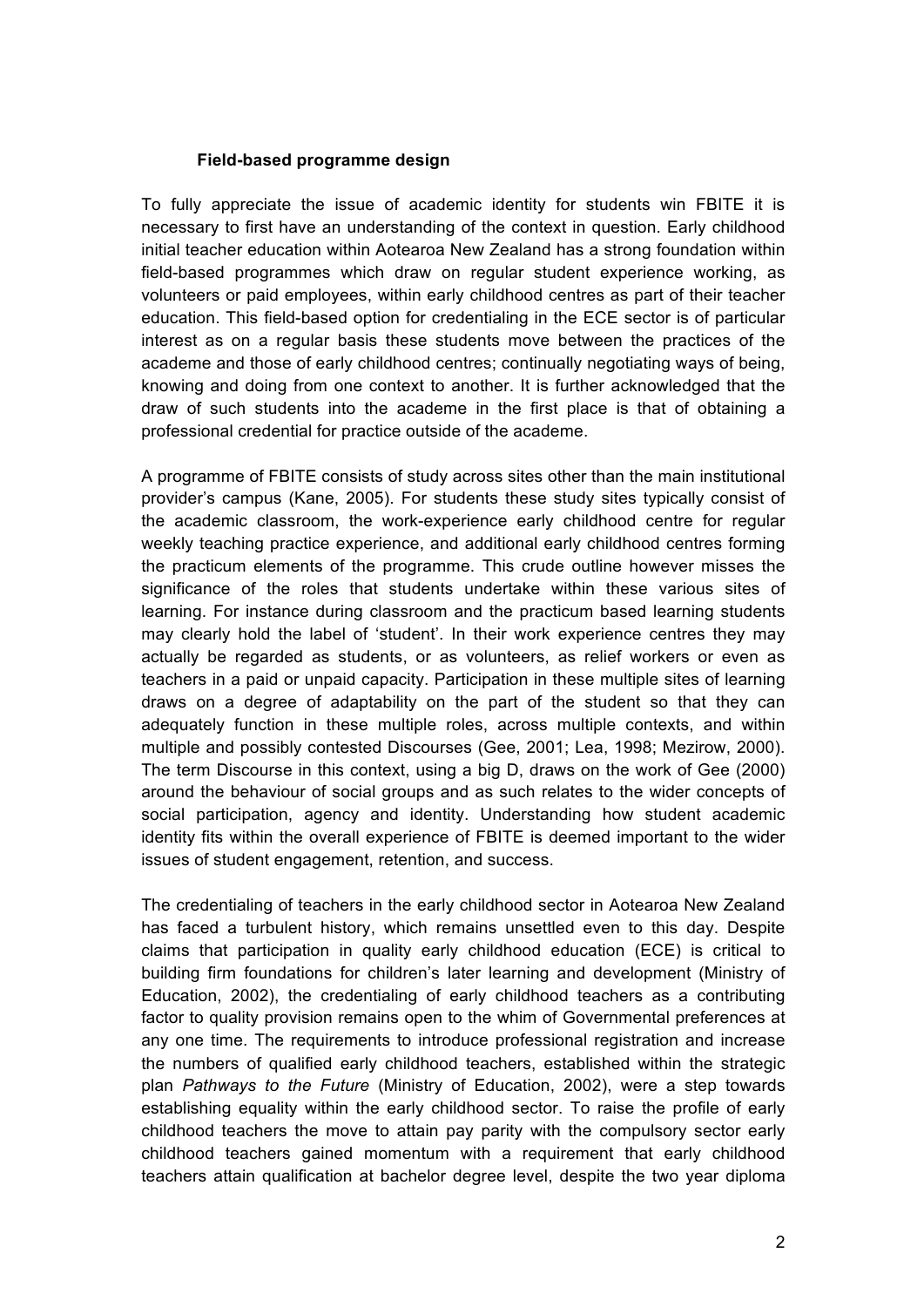being the agreed minimum credential to meet registration requirements (Ministry of Education, 2002). It was the academe that took on the role of providing authority and legitimacy to the credentialing process, and with this academisation of initial teacher education comes the increasing challenge of navigating academic Discourse (Gee, 2001).

# **Academic literacies**

By joining the academe students are agreeing to participate in the Discourse of the community, which is defined by a system of symbolic action defined by the academic community and communicated through a distinct body of practices (Gee, 2001). Academic literacies relate to becoming conversant in the Discursive practices of the academic community and as such are a necessary part of success in academic study. Becoming academically literate means that students will need to learn the ways of being, doing, and knowing constituting the Discourse of the academic community. Academic Discourse in its simplest form revolves around the generation and dissemination of knowledge.

Within academic Discourse the generation of knowledge is primarily associated with methods of inquiry, critical thinking and the analysis and evaluation of information or data, and the sharing of findings within the relevant discipline community. There is a reliance on reading and writing for the dissemination of knowledge. Academic Discourse consists of rules and expectations, the most widely promoted being that of ownership of knowledge and the detrimental act of plagiarism. Becoming academically literate involves not only being aware of the rules and expectations of the academic community but also being able and willing to follow them. It is well documented that many students, particularly at the beginning of higher education, find the rules of the academic community daunting and challenging especially if they have had limited prior exposure to academic Discourse (Gourlay, 2009; Ivanič, Edwards, Satchwell, & Smith, 2007; Lea & Street, 1998).

Through the duration of their study students become more exposed to the social practices of the academic community, typically moving from using the prior generated knowledge of a discipline through to developing and generating new knowledge through their own research as students. This exposure also facilitates deeper involvement and participation within the academic community (Wenger, 1998), and becoming literate relates to these degrees of involvement and participation within a given community. Movement from the periphery of the community of practice is facilitated through the enhancement of competency in the required Discourse (Gee, 2001; Smith, 2009). Through being exposed to and participating in the academic community the student as social actor is opened up to constructing new meaning, adopting new ways of mediating the world and as such new ways of locating self (Stets & Burke, 2005).

It is acknowledged that social actors may be negotiating ways of being within a number of communities at any one time and through entry to a new community social actors learn that Discourses vary between contexts and communities (Reveles & Brown, 2008). For the student this means that they are not only learning to navigate the Discourse of the academic community but they are also participants in other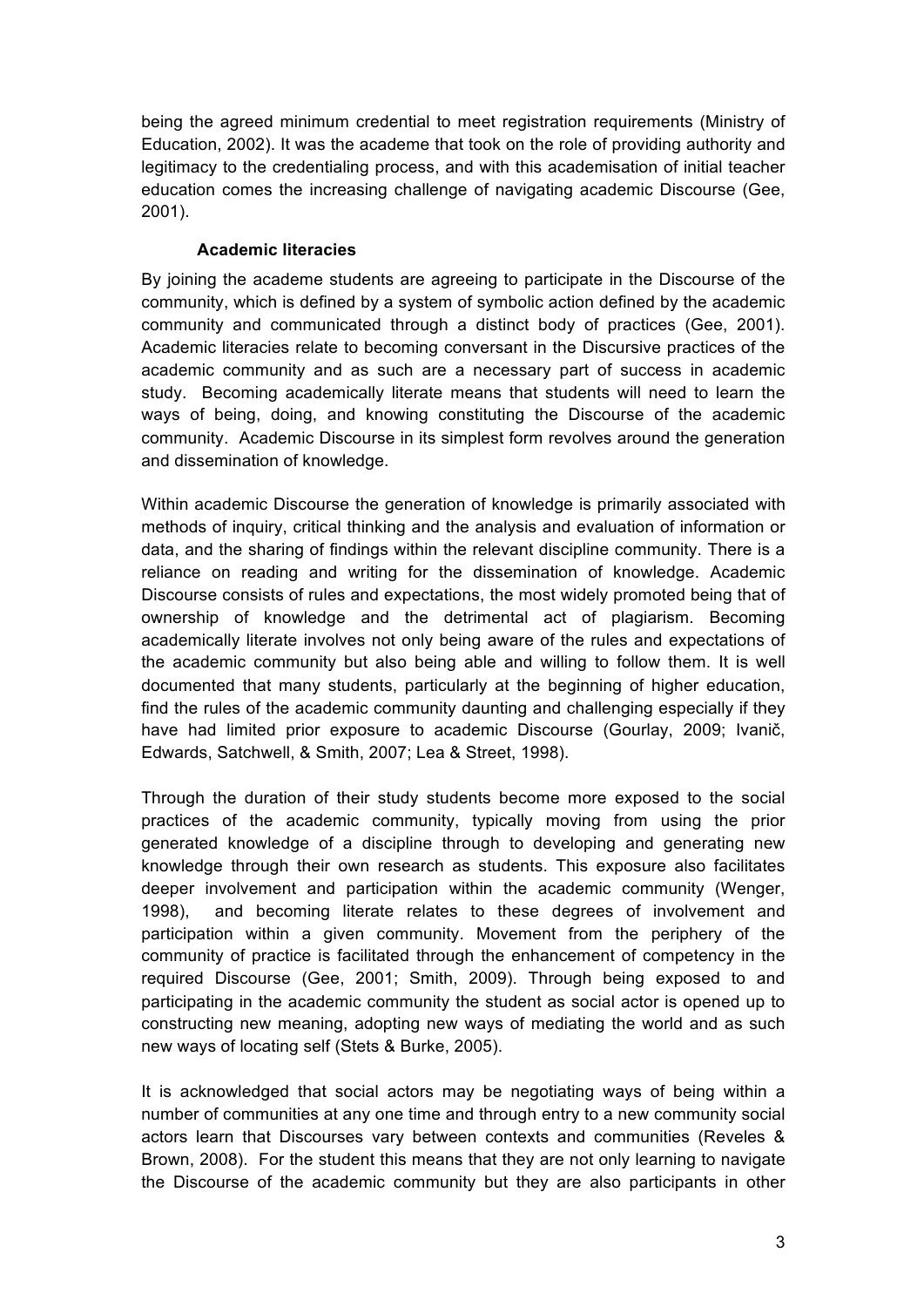communities such as work sites, social communities, and the community of family. Also known as communities of practice, such social groupings are defined as "groups of people who share a concern or a passion for something they do and learn how to do it better as they interact regularly" (Wenger, n.d, para. 2). Membership of multiple communities of practice is referred as a nexus of interconnected communities of which a person may participate as forming a "living landscape of practices" (Wenger, 1998, p. 165). Participation in a landscape of practices reflects not only the multiplicity of roles that are held by social agents, but also the complexity inherent in attributing meaning to the world of everyday experience (Kilgore, 2001), and negotiate identity as ways of being a person.

# **Student academic identity**

Navigating academic study requires competency in academic literacies are seen as academic practices which include the values, attitudes, feelings and social relationships, which connect to and shape interactions with the academic world (Perry, 2012). A comprehensive definition of academic literacies therefore acknowledges the academic context in which specific literacies practices are situated. This understanding of literacies as socially situated acknowledges the place of power, agency and identity as students learn to read the academic word and the academic world (Street, 2003). Through this line of argument, developing an academic identity within and towards academic practices is argued as a constituent part of becoming academically literate (Lea, 2004; Northedge, 2003). Within the literature it is identified that the concept of student academic identity is associated with five core elements of self-theory, achievement indicators, agency-beliefs, motivation and dispositions.

#### *Self-theory*

Self-theories are based on a combination of internal and externally derived knowledge and are associated with a belief in one's own self to behave in a particular way (Bandura, 1995). Self-esteem is an important aspect of self-theory and relates to the emotional dimension of self-perceptions (Krause, Bochner, & Duchesne, 2003). Self-esteem may be positive (high) or negative (low), and in the academic context self-esteem is linked with self-comparison with fellow students, the relationships formed within the academic environment potentially influencing student engagement and participation in academic tasks. Self-efficacy also relates to self-esteem in the academic context (Krause et al., 2003). Higher self-efficacy is associated with higher levels of self-confidence, which are important for managing challenges and stresses within academic study. High self-efficacy is associated with a personal sense of agency, influence and control, to attain successful outcomes. Conversely low selfesteem is associated with feelings of powerlessness and inadequacy, which may impact on further elements of academic identity such as motivation.

Perceptions of future or possible selves are also important in academic situations. According to Hamman, Gosselin, Romano, & Bunuan (2010, p. 1351) future or possible selves involve: "casting the self in terms of the future and possible also implies a goal that is anticipated and may be realized". Future or possible self emerge are derived from desires and hopes, as well as fears, and reservations for the self, which are said to be specific and significant rather than any imagined role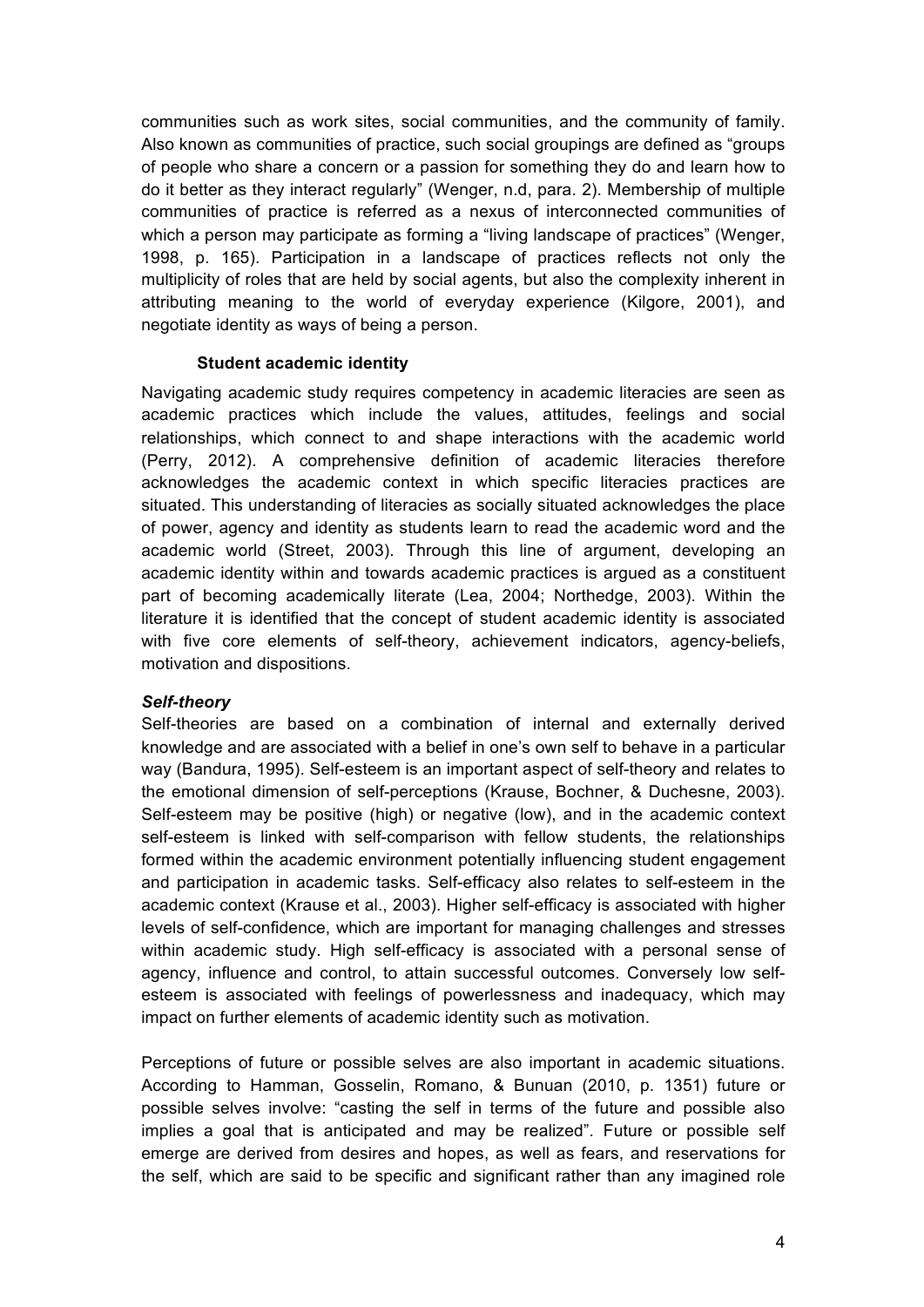(Markus & Nurius, 1986). In relation to student academic identity the future aspirations for self have an influencing role on motivations, self-regulation, and selfconcepts associated with the learning behaviours.

# *Achievement indicators*

Achievement indicators refer to the degree to which a student realises their educational goals (Sepehrian Azar, 2013), and achievement indicators act to gauge the likelihood of meeting with academic success. In relation to student academic identity, achievement indicators provide essential messages informing a sense of self in terms of confidence, efficacy, and a future sense of possible self associated with the likelihood of achieving academic goals (Was, Al-Harthy, Stack-Oden, & Isaacson, 2009).

Feedback is an example of an achievement indicator, involving the provision of information about performance or understanding enabling students to gain insight into their academic ability (Schunk & Mullen, 2013; Timperley, 2013). Feedback can be both formative and summative, in that it can be used to inform a student as to areas for future development prior to a final measure of success (Brown & Race, 2012). Positive feedback in terms of areas of student success can lead to an increase in positive self-perceptions, and increases in motivation. Negative feedback, on the other hand, in the form of poorer than anticipated or desired grades or lower expectations on competency measures, can be related to negative impacts on selfbeliefs and lowered motivation and engagement in academic study (Timperley, 2013).

# *Agency-beliefs*

Agency-beliefs refer to personal strategies and how students use them in order to attain academic success. Agency-beliefs are associated with knowing what to do to achieve academic success, and are closely aligned with but remain separate from the motivation to achieve (Walls & Little, 2005). In this way agency within the academic context relates to degrees of activity, passivity, and perceptions of personal control that students hold in relation to learning (Ryan, 2009). In terms of student actions such agency relates to strategies such as: time-keeping, organisation, taking notes, using effective research skills to gather information, managing academic workloads and assessment deadlines, and the prioritising of commitments (Lai, 2011a).

Agency-beliefs utilise self-regulatory processes through which a student as proactive agent directs their own learning (Zimmerman, 2002). Self-regulated learners demonstrate autonomy through knowing how and when to seek help in achieving goals, with help seeking behaviour being defined as "requests for assistance, clarification, information, and checking-of-work from teachers" (Calarco, 2011, p. 865). As such agency beliefs and self-regulation processes comprise the thoughts, feelings and behaviours a student holds towards goal achievement.

An associated feature of agency and self-regulation is that of procrastination. Academic procrastination, also referred to as temporal discounting, is said to consist of: "failing to perform an academic activity within a desired timeframe or postponing until the last minute activities one needs to complete" (Jackson, 2012, p. 20). Acts of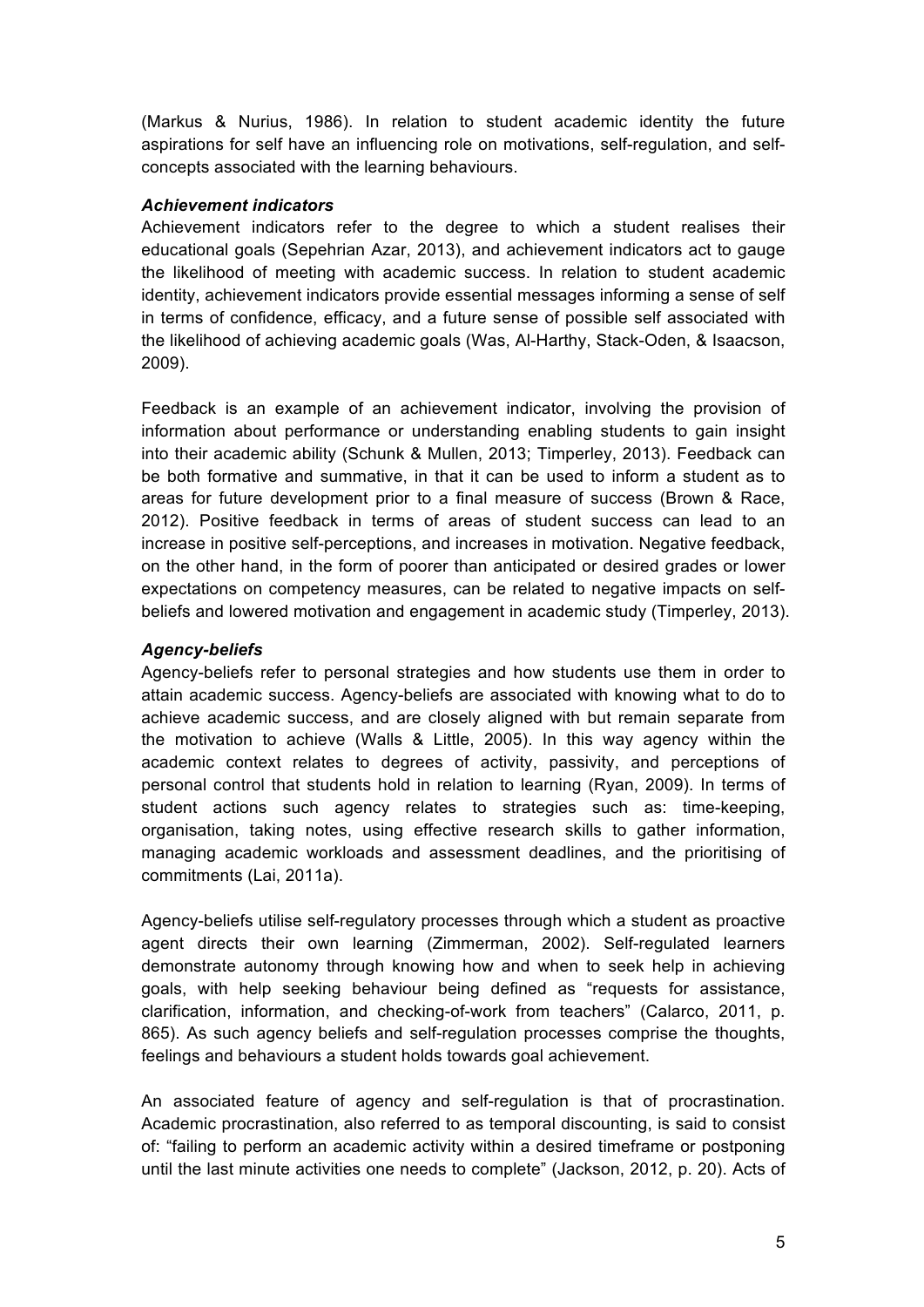academic procrastination are counter to effective self-regulation and have been associated with the need for constant reassurance, defensiveness, self-handicapping behaviours, and poor academic decision making (Berzonsky, 2004; Was et al., 2009). Furthermore it is also negatively associated with academic self-efficacy and reportedly most likely to occur in relation to academic reading, writing and examination preparation (Jackson, 2012).

#### *Motivation*

Motivation, as an element of student academic identity, consists of a number of components including beliefs around task value, goal orientation, and affect. In terms of task value, motivation relates to whether the student is setting out on a learning pathway of their own choosing, intrinsic motivation, or one in which they are fulfilling the academic expectations of others, usually parents, termed external motivation (Dweck, 2000). Intrinsic motivational properties consist of orientations towards learning, such as whether learning is regarded as meaningful and enjoyable, and hence the commitment and willingness displayed in engaging with academic practices. Furthermore, student academic motivation is said to be influenced by factors such as the student's self-concept and self-efficacy, making a connection across to academic identity as self-theory (Rodriguez, 2009).

Motivation is also associated with goal orientation. Achieving goals is associated with the personal approaches taken within learning situations, and whether students engage in actions of pursuing or avoiding learning situations. Through connection with goal orientation achievement indicators relate to student motivation towards learning situations. As such goal orientation relates to student academic identity in a number of ways; motivationally and the achievement of personal learning goals; selftheory, in terms of comparison of self with peers on academic tasks; agency, in terms of energy, the desire to learn and activity applied to learning; and dispositions, associated with intellectual curiosity (Howell & Watson, 2007). Motivation enables continued engagement in depth of thinking, and is associated with the dispositions of effort and persistence (Lai, 2011b; Rodriguez, 2009).

# *Dispositions*

Dispositions consist of "habits of mind" (Lai, 2011b, p. 16), including values and beliefs, strategies and intentions (Freeman, 2003). The dispositions and qualities a student holds are examples of personal resources influencing navigation of, and participation in the social world. Examples of dispositions associated with a positive academic identity include, inclination to open oneself to experience, preparedness to explore, and preparedness to listen (Barnett, 2007, p. 102). Such dispositions are associated with orientations to the world, a readiness to move forward, to take action, and as such relate to motivation, agency, and self-theories. In relation to the academic context general academic dispositions include attitudes towards working hard, paying attention, participation, commitment to academic study, ways of recovering from set-backs, how challenges are approached and points of focus such as seeing personal failings or challenges to overcome (Bandura, 1995). Dispositions also relate to student attitudes towards knowledge construction in the form of information processing styles. These cognitive strategies influence how events are perceived, experienced and interpreted, the meaning that is attached to them, and in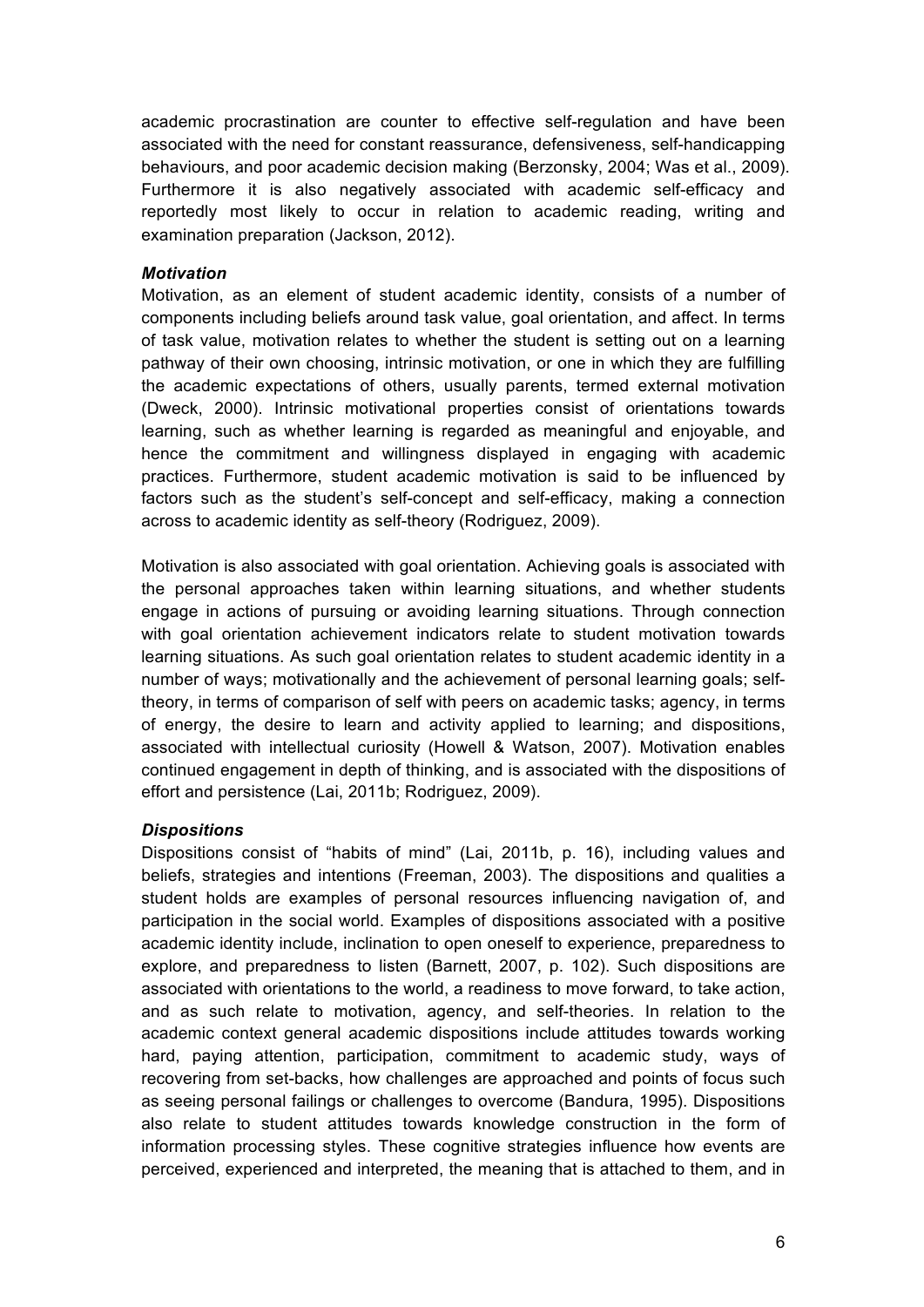turn future patterns of responding to like situations. These styles of processing relate to how receptive students are to new knowledge and are also associated with perceptions of knowledge and intelligence (Dweck, 2000), including: "what knowledge is, how knowledge is gained, and the degree of certainty with which knowledge can be held" (Brownlee & Berthelsen, 2006, p. 17).

#### **Methodology**

As the overall aim of the research was to investigate student academic identity an interpretive methodology was chosen utilising qualitative data collection methods. The interpretive methodology was informed by the principles of phenomenology in which attention is given to the life world (Van Manen, 1997) or the "everyday world of practical experience" (Ladkin, 2005, p. 112). In this life world it is within the subjective experiences of participants that phenomena are given meaning. Meaning is derived from how social actors look at their experiences with, or in the words of (Schutz, 1967, p. 42): "meaning is a certain way of directing one's gaze at an item of one's own experience". The interpretive researcher gathers the meaning of lived experiences by asking how and why questions; thereby systemically uncovering the nature of subjective experiences of phenomena in the form of rich detailed descriptions of lived experience from a reflective stance (Cohen, Manion, & Morrison, 2007; Finlay, 2009; Yin, 2009).

In relation to the investigation of identity within an educational environment, it is argued that there are three groups of contextual features playing an influencing role within the development of identity in an educational environment: the self, pedagogy, and the institution (Vermunt, 2005). The context of self being aligned with the personal experiences of academic identity of students; the pedagogical context being aligned with the academe and the institution being perceived at the wider societal level of the early childhood education sector. Given the importance of context in relation to identity development research participation was sought not only from students for whom academic identity was a lived experience but in addition from across academic, community and socio-political contexts. The contexts and participation sought for the research are represented in Figure 1.



Figure 1. *Research contexts, participation and methods*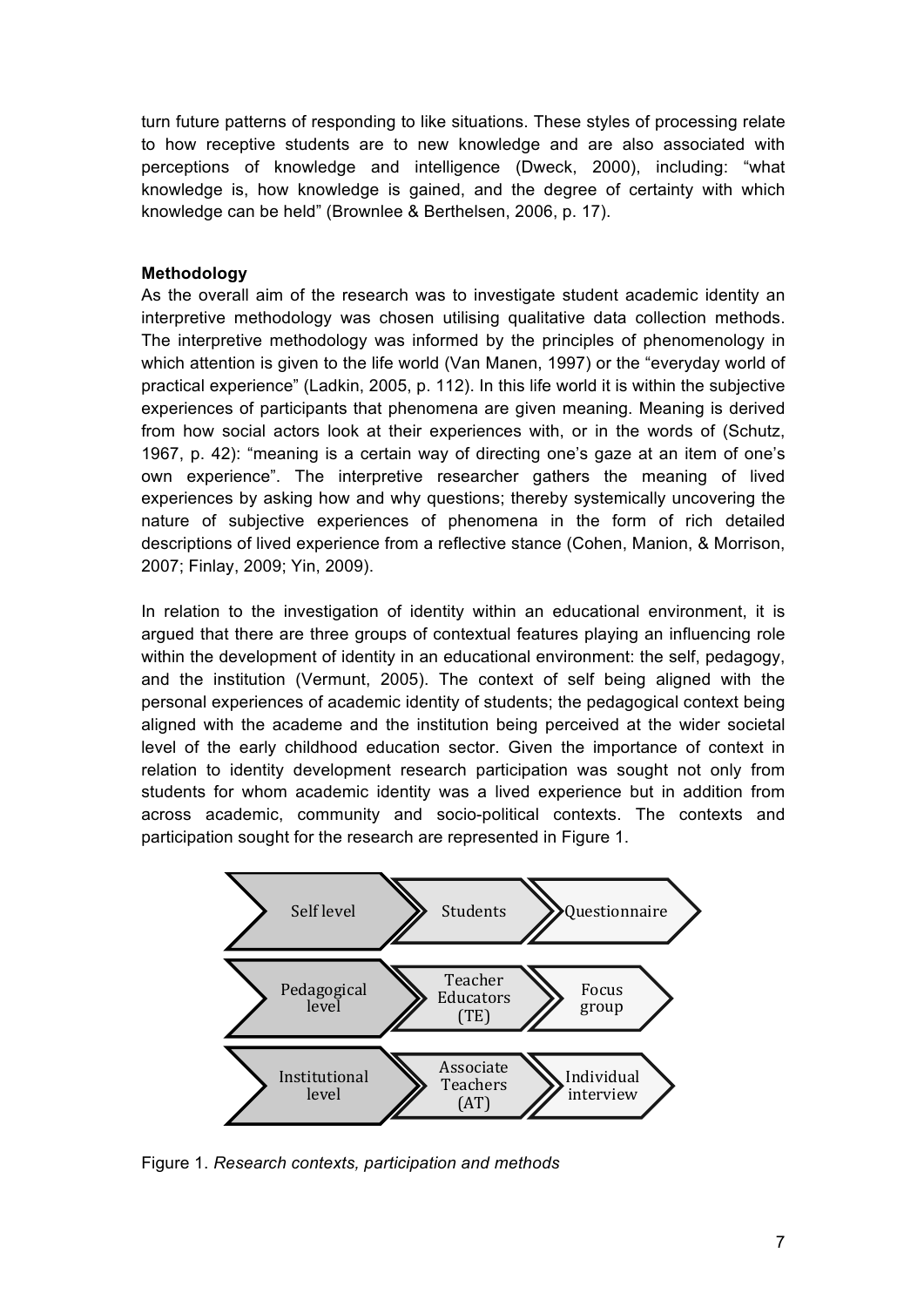Participants were identified according to specified criteria within purposive sampling procedures (Patton, 2002). In relation to student participants, the first and final semesters of study were deemed significant points of transition associated with academic identity in which identity is most open to investigation (LeCourt, 2004). Further to this point it is argued that by reading identity "against the grain" (Hall, 1996, p. 18), it is possible to engage in the narratives of experience of crossing over into new structures of meaning, positions of being, and ways of looking at and interpreting oneself and the world (Topp, 2000). Student data was gathered through the use of open-ended questionnaires distributed to first year and final year students undertaking a field-based Bachelor of Teaching (Early Childhood Education) from across four tertiary institutions in Aotearoa New Zealand. The open-ended questionnaires were designed to acknowledge, but not specifically compare, the differences between student experiences commencing academic study with those of students coming towards the end of their academic study.

Data was collected from 205 student participants: 134 first year students in their first semester of study, and 71 final year students in their final semester of study. There was an overall response rate of 66% for first year and 45% for the final year student samples. Additional participation was sought from group interviews, or focus groups with Teacher Educators (TE) involved in the delivering of the programme of FBITE from each of the four institutions. Further participation was sought from a small sample of five Associate Teachers (AT) who as qualified and registered teachers had supported students from a range of institutions in the teaching practice components of their teacher education. Data from ATs was gathered through individual interviews.

# **Presentation of findings**

Within the overall research findings academic tasks were identified as a major theme that emerged from the thematic analysis of data from multiple participant samples. The process of coding and categorisation of themes was supported through the use of QSR Nvivo software. The main themes associated with academic tasks are presented and in keeping with the presentation of qualitative data, examples of data will be provided through accompanying vignettes in the respondent's own words.

# **Academic discussions**

Academic discussions were favourably associated with exposure to alternative perspectives, the promotion of deepening thinking and providing an opportunity for feedback. For example in the following first year student response appreciation is expressed to being exposed to the multiple perspectives of others: "I really like participating in discussions or conversations as you get different perspectives/views from other students and this can help me further develop my learning and understanding". A sentiment also echoed by another first year student, who said it was: "Helpful to hear other people's views, experiences and opinions. Provides different ways of seeing things and dealing with things". Further benefits of academic discussions included enhancing engagement and exposing students to deeper thinking. For instance in the following example a first year respondent identified that academic discussions not only facilitated access to new thoughts and ideas but could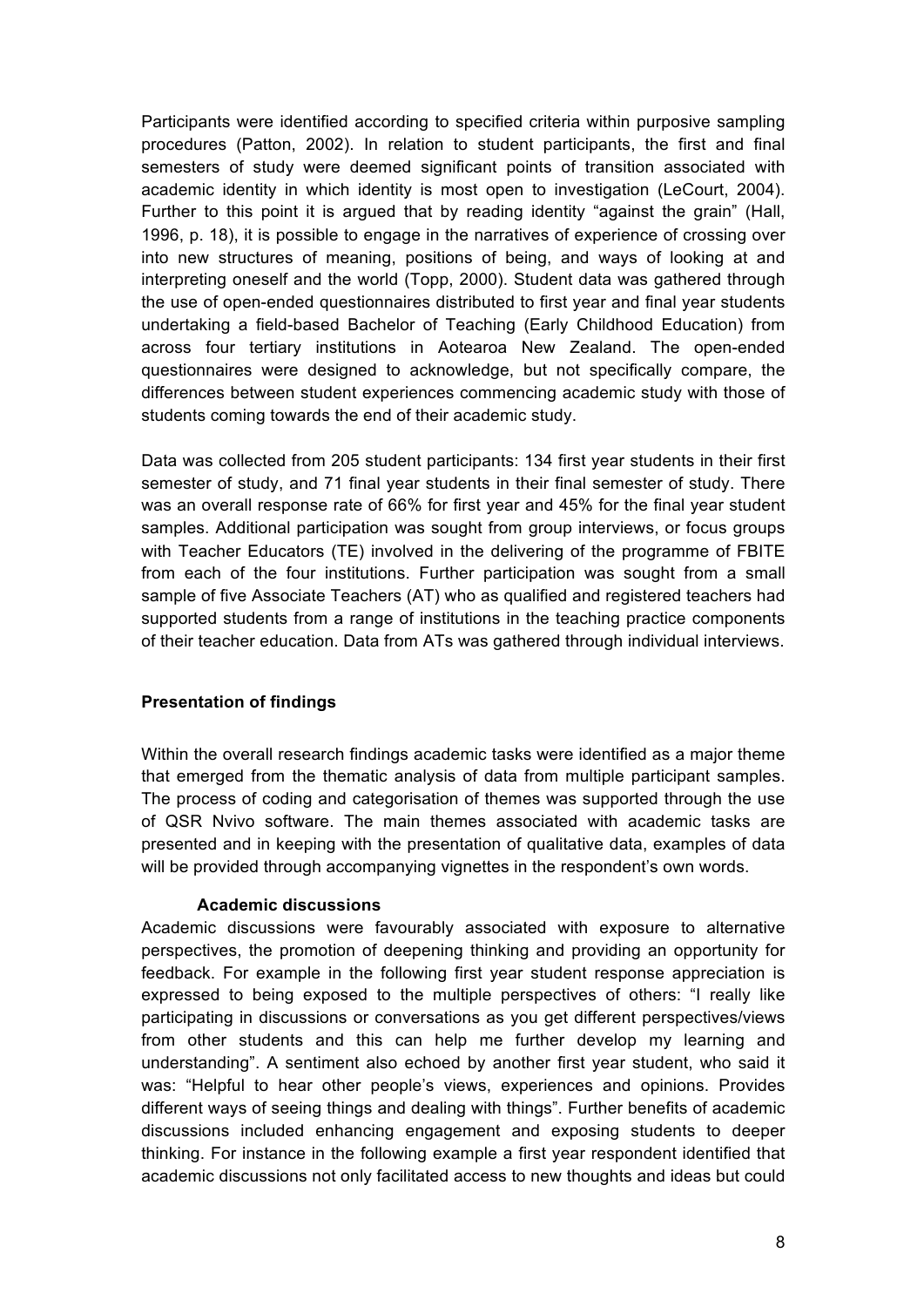also provide an opportunity for feedback: "I think it's a great idea to open up areas that we could discuss that maybe we hadn't thought of alone. Get new feedback too".

When identified in questionnaire responses, a preference for face-to-face over online as represented in the following first year student response: "I find online discussions difficult but I am always up for face-to-face when possible". More specific reasons for disliking on-line discussions included digital literacy and the ease with which questions could be asked on line, as shown respectively in the following first year student responses: "I feel that on-line is not for me as I am not ICT literate. However face-to-face is good as I am able to understand what we discuss in a conversation" and "I prefer face to face as you can ask questions easier. I do not like forums and online discussions".

A less consistent response was evident in relation to how discussions could potentially impact self-concepts such as confidence, efficacy and worth. Responses in this regard were a mix of both positive and negative outcomes. For example in relation to instances when discussions had a positive effect one first year respondent said: "I think it's great because it builds confidence in ourselves if we have discussions or conversations together". Conversely the negative perceptions of academic discussions relating to self-confidence and a sense of personal exposure are identified in the following first year student response: "I hate it. Its awkward and I'm not confident sharing with others".

#### **Academic writing**

Academic writing was reported as being less favoured than discussions but still preferable over academic reading. Academic writing was reported to potentially increase self-confidence resulting from a sense of achievement. First year student positive responses towards academic writing included: "I don't mind these as I find I learn quite a bit from researching for my written tasks" and "While I write my knowledge of the related topic expands. I enjoy it". Accomplishing academic written tasks was associated with feelings of personal achievement even if the experience itself was challenging, for instance one first year respondent said: "When completed I feel absolutely stoked that I achieve it", and another first year respondent commented that academic writing: "Can be difficult but rewarding and encouraging when you get a good mark". Students also reported that academic writing tasks provided them with acknowledgment of the efforts they put into their learning, as represented by one first year respondent: "More achievable to have something to show for it when completed rather than reading".

There was however an equal risk of confidence being lowered. Typical generalised negative responses to academic writing included: "I don't exactly like these (essays) me and a lot of others experience difficulties with those and "I understand their value, but I'm not a fan". More specific reasons associated with the dislike of academic writing included self-doubt and a lack of confidence. For instance one first year respondent said it was: "Hard especially when your second guessing yourself and work" and another commented that they experienced: "Lots of self-doubt but I'm more than capable".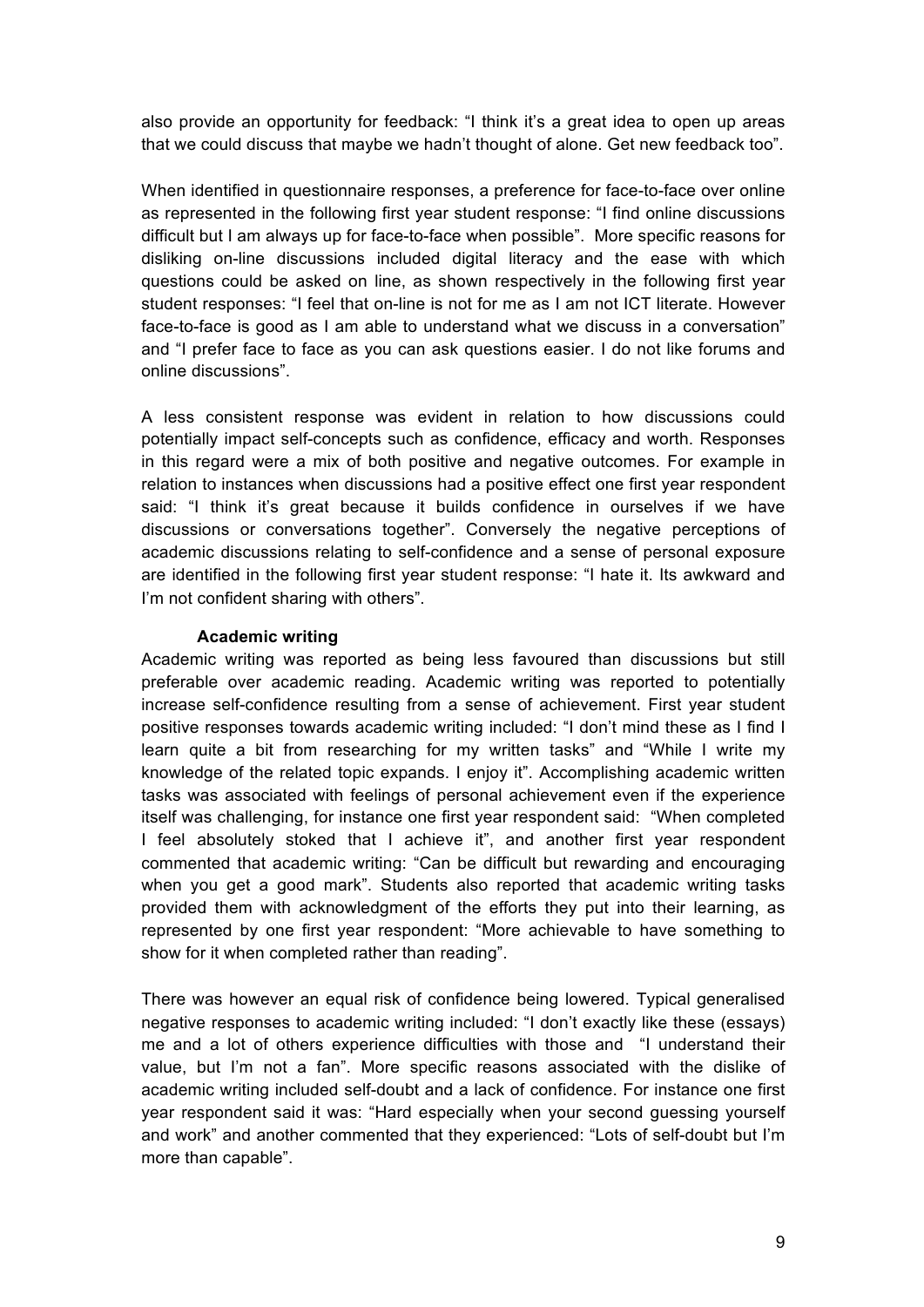According to the Teacher Educators academic writing was not just an issue for first year students and was indeed regarded as challenging even at the later stages of study. One Teacher Educator said: "By year 3 they struggle with academic writing, if they're going to struggle with anything that's what they'll struggle with. Being able to put their thoughts down in a clear, concise way that flows".

# **Academic reading**

Overall academic reading was the least favoured academic activity. Learning style and academic skills were identified as affecting engagement in academic reading. Responses from students included expressions such as "hate it" and its "got to be done" and "have to do it". For example first year responses included: "I hate reading will skim over and not really take in, will get bored and procrastinate", and another first year student commented that: "I struggle with readings – I'm sorry I just don't retain it. Probably because I have never been a reader, I am lucky to pick up a magazine. I find reading really boring". Another first year student commented on the language of academic reading, saying: "Some reading is well over the top".

Even the Teacher Educators remarked on how resistant students were to academic reading. For example in one of the group interviews one Teacher Educator said: "For some reason or other, they're not reading enough in order to develop a good knowledge base there. I'm amazed at how many students will quite openly admit they actually don't read, they don't like reading so they don't read".

It was further evident in responses that engagement with reading tasks was associated with levels of interest in study in general as well the specific texts themselves. For instance one first year student said that whilst overall enjoying study they had limited motivation to read: "I find it very interesting and I do all assignments, hand them in on time. But I don't really engage in class discussions, or read many readings". Likewise in the interview an Associate Teacher commented that "If they are really interested in the academic learning and they want to listen to what you suggest that they maybe go and read further". Another first year student said identified the importance of reading being meaningful for engagement: "I don't like reading novels but I enjoy reading tasks for acquiring knowledge. I engage in text when it's meaningful" and conversely another said: "I like to read but sometimes what we have to read doesn't interest me".

Both academic reading and writing were regarded as time consuming which was also associated with challenges such as time-management. The following vignettes provide exemplars of first year student experiences with academic readings: "I have a hard time trying to read them. But that is all down to time management" and "Not so good, never have enough time". A further response identified academic reading as being: "Time consuming – trying to put in words what I am thinking is hard". Academic language also posed a challenge to students and could act as a barrier between student attitudes towards study and hence engagement. The following first year student response from one student clearly portrays the negative feelings associated with the language of academic readings "[I] go cross eyed, complain about why it can't be said or written so everyone can understand it!! Why does it have to be so flashy? Who are we trying to impress?"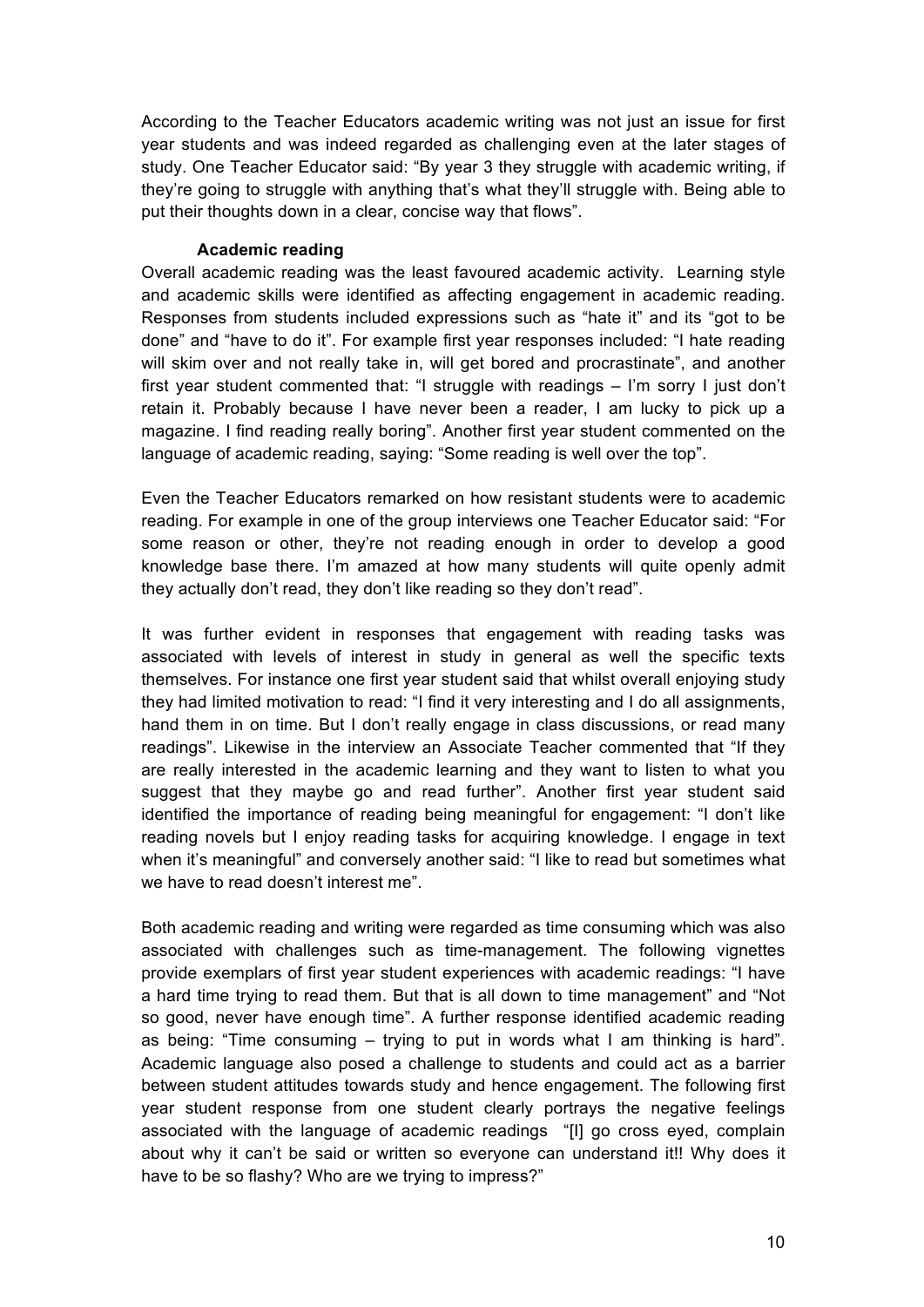The final year students were more discerning in their attitudes and tended to identify specific academic tasks of interest. A common factor influencing motivation to engage in academic tasks was level of interest in the topic forming the focus of the activity, rather than the format or nature of the academic act per se. Academic tasks were attributed more value if they were perceived as aligning well with the professional role of early childhood teacher such as observations, teaching philosophies and applied tasks such as student led research projects. For example one final year respondent said: "Exploration, discovery, preparation and presentation of my personal philosophy has been by far the most rewarding experience of all" and final year another respondent said:

An understanding of observation methods and planning has allowed me to better understand planning on interests and the importance of it. Research has also demonstrated the importance of further knowledge gaining and the importance it can have on the environment you work in.

Furthermore respondents identified the place academic tasks had on building connections between the theory of teaching and the actual practice. For example one final year student referred to the role of the developing their own teaching practice philosophy and the impact this had on practice: "I began to understand the importance of beliefs and that theory was just confirmation in my beliefs. [It] made learning fun for me". A further final year respondent particularly emphasised the value of the research paper that was applied in the early childhood centre regarding: "seeing it implemented and reflecting positive change". Meanwhile research enabled the following final year respondent to recognise their independent learning skills: "[I came] to the conclusion that I can teach myself and not just learn in a formal setting".

Time spent in academic study was no guarantee of being more engaged. For instance whilst some students reported feeling more engaged in the final year than they were during their first year of study, for yet others waning levels of immersion in academic study were reported as students reached the final phase of their study. For example the following final year respondent commented that: "It is nearly the end of 3yr degree and it is now starting to feel like it is dragging on" and another final year respondent said: "I am still interested in ECE and believe I will continue to work within it for at least 10 years, but am definitely finding myself a lot less interested as time goes on."

Furthermore, an interest in continuing academic study after graduating was limited with the majority of final year students expressing either ambivalence or a total lack of interest. At times there was a contradiction in responses between the value of academic practice and undertaking further academic study. For example the following final year respondent said initially about academic study: "It makes you keep wanting to learn and develop as a meaningful teacher". However later in the questionnaire the same respondent claimed: "I'll never study again!! (Well that's how I'm feeling at the moment)."

#### **Rewarding academic tasks**

The most rewarding academic tasks were those that related specifically to professional practice as a teacher. For instance tasks associated with: student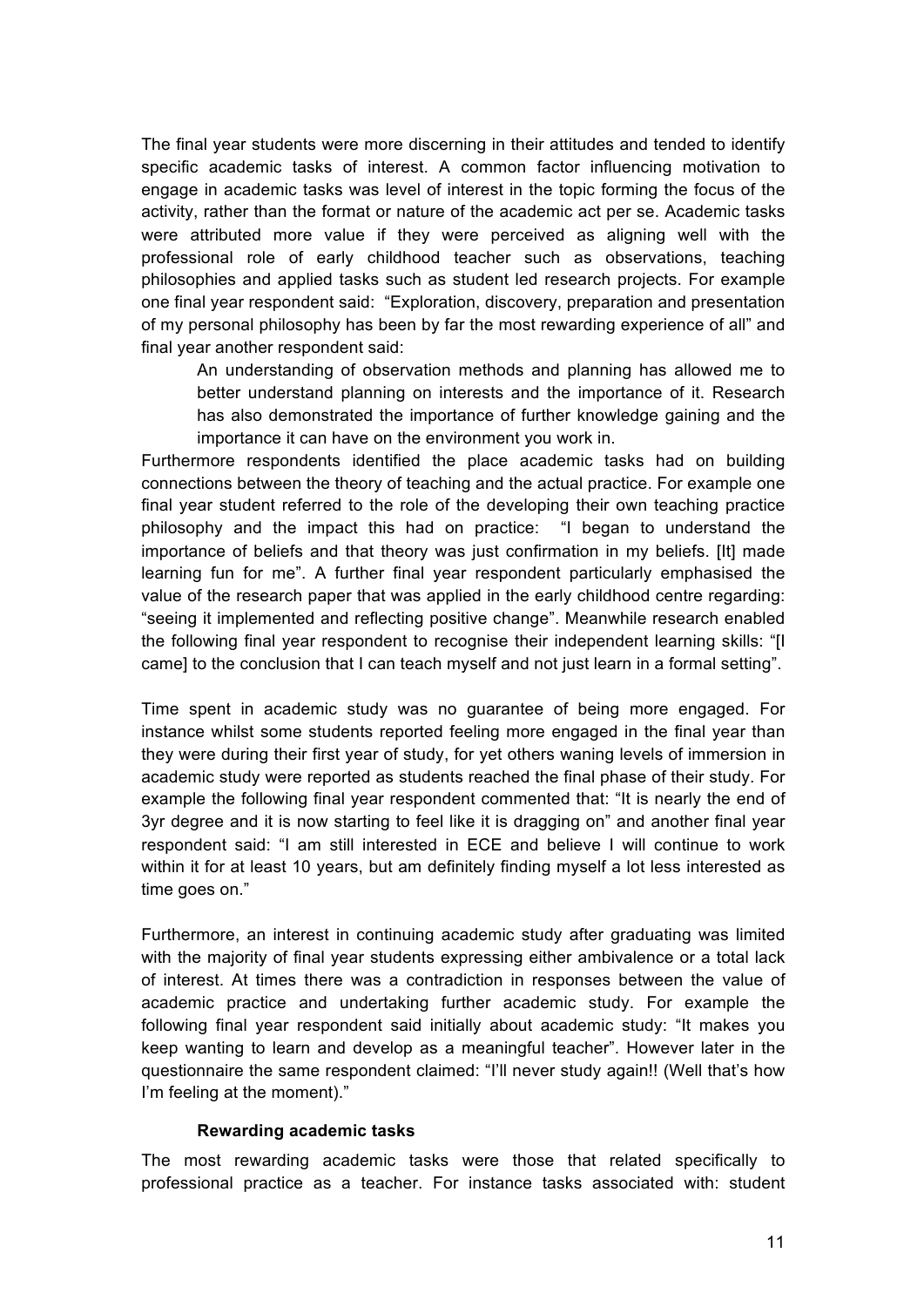(action) research; observation applied in the teaching context; pedagogical documentation and planning for children's learning; and cultural learning in relation to Te Ao Māori (the Māori world). For example one final year respondent valued academic tasks that: "Involve observing, analysing children and working with peers. Then applying academic learning to the situation". A further final year respondent went into detail as to the applied nature of a task: "We were required to plan and extend a child's learning and development based on our observations (running records) and conversations with other teachers and child's family". Finally in the following vignette a further final year respondent identifies the specific value of undertaking research: "[Research] prepared me to think outside the box and has shown me that there are many ways to look at the same events or issues. Ethics has been an area that has increased my professional role as an early childhood teacher".

Support for student perspectives on rewarding academic tasks was evident in Teacher Educator responses whereby again less tension between the academic and field of early childhood education was perceived when there was a sense of practical fit, as expressed by the following participant: "I think that if they are engaged in change making and it's to the benefit of the centre then it's recognised and acknowledged". Furthermore, relevance was also essential to engagement as identified by another Teacher Educator: "If it's not relevant to what they're doing then they [final year students] start to question why are they doing it, so to them it needs to support what they do in their centres or what they plan to do with their future careers".

The field-based aspect of the initial teacher education programmes enabled Teacher Educators to build relationships with students, which enhanced understanding of student academic work. Through their knowledge of students in their field-based contexts, Teacher Educators identified that they were more likely to be able to enhance their understanding of student's academic work. For instance one Teacher Educator talked about this in relation to written reflections:

Because you've been to see them, you're reading the reflection through the lens of the context that you know they're working in. I can picture them in a space that they're describing so it just makes it easier for me to give really good authentic feedback because I know their context.

However, the nature of a field-based programme of study was identified as complex in terms of finding a balance between academic and practice demands. For instance the Teacher Educators expressed concern that increased academic demands were taking students away from and diluting these experiences. Phrases such as 'attached to' rather than 'embedded within' were used to describe the place of the practice component of the degrees: "It seems somehow we have moved to a field-based programme, which is a full-time degree programme with some practice attached to it".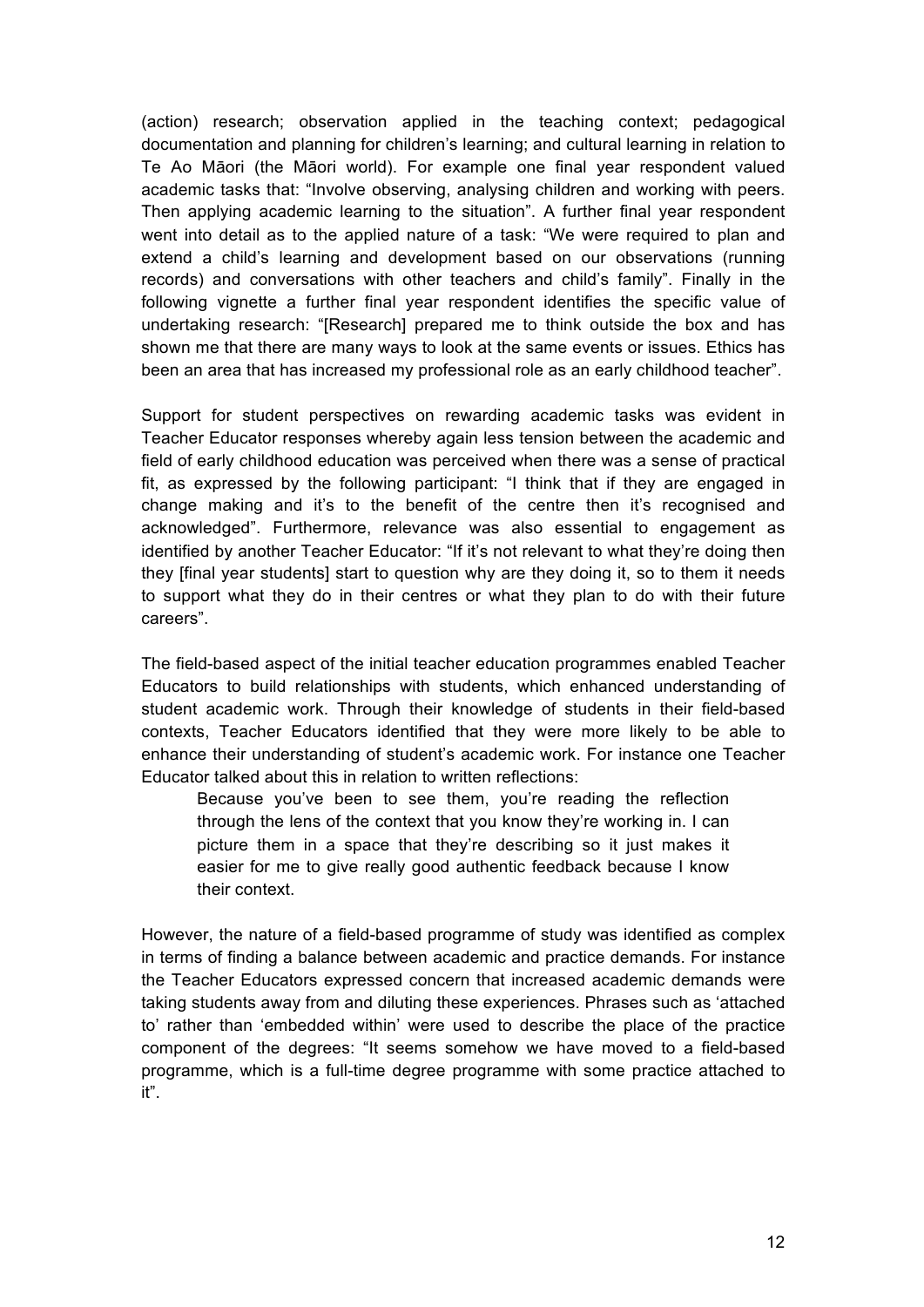## **Discussion**

The data show that the nature of academic task, levels of interest and relevance to emerging professional practice are important influences on student academic identity. The core constituent elements of student academic identity were represented in the data with reference being made to aspects of: self-theories through perceptions of self-confidence, self-efficacy and self-worth; agency beliefs through the impact of time-management on self-regulation and evidence of procrastination; achievement indicators through the sense of personal achievement as well as the value attributed to receiving feedback; and motivation with interest in academic tasks being enhanced when academic tasks and aligned with the context of professional practice. However student academic identity was identified as being an unpredictable phenomenon.

The specific nature of an academic task was identified as playing a significant contributing role in the unpredictable development of student academic identity. As such the different academic tasks varied in the part they played in developing student academic identity. For example discussion tasks allowed academic ways of being, knowing and doing to be kept somewhat at a distance. This distance is maintained through the use of everyday language systems, interpretations, and expressions in the process of meaning making through being able to talk with peers, bounce ideas off each other and grapple with alternative perspectives. Whilst focusing on a study related issue, discussion with peers does not mean that academic Discourse is being engaged with. Instead discussion tasks may permit students to remain within their known Discourse base – their Discursive comfort zone. The positioning of peers as co-constructors of knowledge within the act of discussion can signal equality between participants. In the space of co-construction students can begin to step into academic Discourse as it is in this shared space of co-action that meaning is made to the content of academic study (Aspelin, 2011). However, it would appear that through discussion based tasks opportunity is provided to engage in deeper thinking and the exposure to multiple perspectives; both of which are key aspects of academic Discourse. Therefore it can be surmised that discussion based activities provide worthy opportunities to transition students into academic Discourse at the point where they reside at the periphery of the academic community (Gee, 2001; Smith, 2009; Wenger, 1998).

The challenge to discussion tasks came when they took place within online environments, which as well as posing technical challenges also move discussion out of the verbal and into the textual realm. Discussion activities within online contexts position participants differently as thoughts and ideas are necessarily more formularised and then communicated in a less flowing and conversational manner. The relational nature of learning then shifts, especially if online discussion contexts require students to use their 'academic voice'. Online discussions therefore highlight the role of text within academic Discourse and the development of an academic identity. Through academic writing students begin to use an academic voice and not their everyday voice. Hence there is potential for the level of Discursive dissonance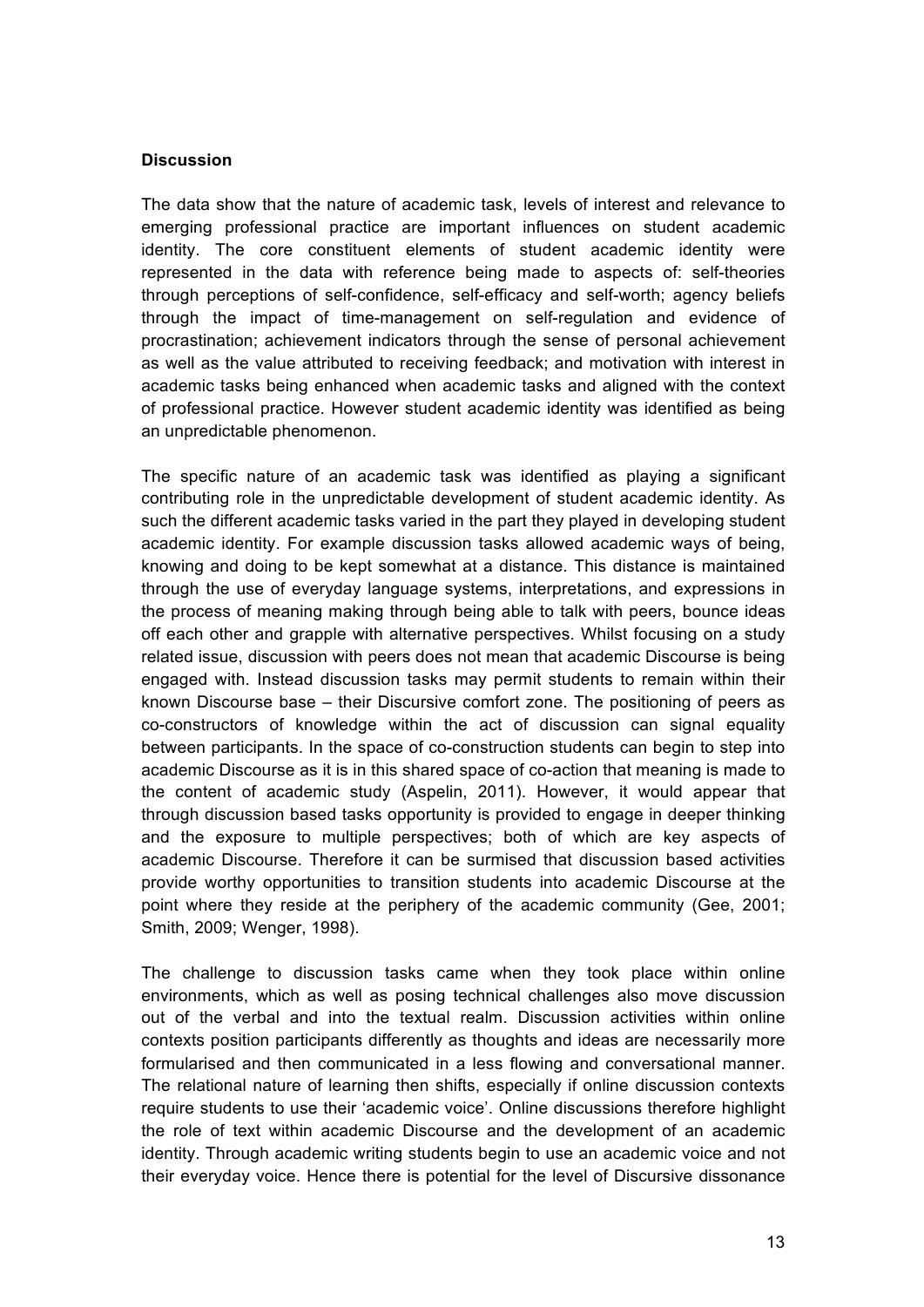can increase due to the degree of disparity between everyday Discourse and academic Discourse. For instance the qualities of academic Discourse that cause tension are identified as: "verbal economy, logical coherence, clarity, dispassionate demeanour, comprehensiveness and certainty" (Gergen, 2011, p. 222). Challenges with academic writing were associated in part with students being able to take on board this way of writing and replicate in their own writing. Therefore being able to not only recognise but then also replicate Discursive expectations of a social group is significant to developing a sense of identity with that group.

Academic reading and writing place different demands on students in relation to engagement with academic genres (Aranha, 2009). Compared to discussions and writing, reading is a relatively passive enterprise in that it does not allow an actual exchange of communication directly between author and audience within the creation and dissemination of knowledge. The distance between creator and receiver is not enhanced by the nature of academic language itself. A point well represented by the words of Gergen:

The flat formality establishes a barrier. The reader is effectively informed, "I will reveal nothing personal to you, because ultimately you mean little to me." Or more dramatically, "I am primarily interested in your admiration". Further, I am not invited to have a voice in the issues at hand. The logic is complete within itself; it strives to reach a conclusion that is so perfectly developed that the readers admiration and sense of inferiority are sufficient to the day. (2011, p. 223)

In a discussion the participant can for instance question, challenge, and clarify. In the act of reading academic works the reader, as audience, is more alone; a passive recipient of a message more dependent on their own competency with the Discourse of the academic genre to be able to engage with the content of the reading. Academic reading requires the student to become more immersed in academic Discourse, and is different again to discussion or written tasks in relation to how the student is positioned in the Discursive process, as represented in Figure 1.



Figure 1. *Academic task and immersion in academic Discourse*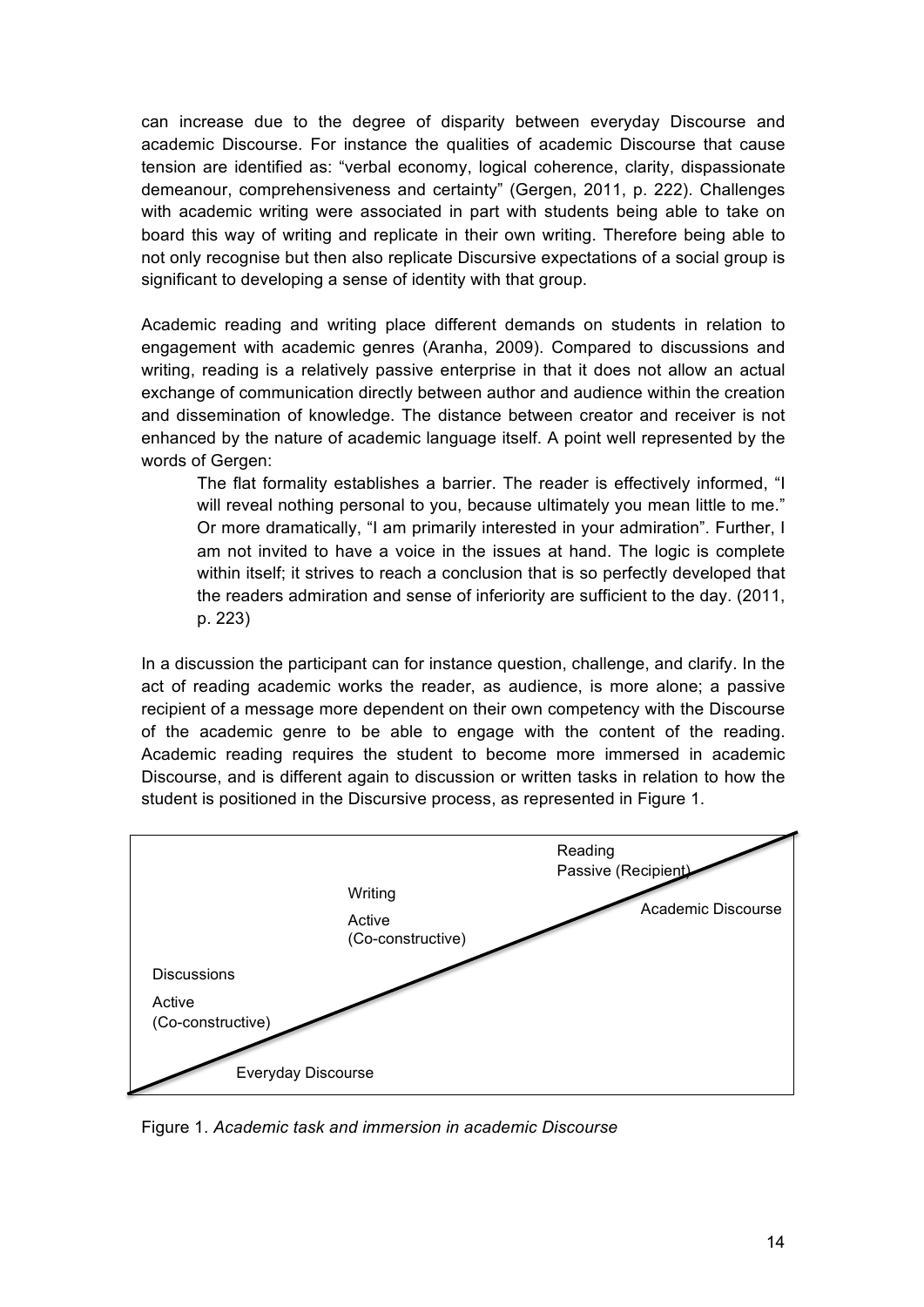Reading of academic text is the primary way in which students are exposed to and become immersed in academic Discourse. Such exposure therefore also breeds familiarity with the disparate qualities of everyday and academic Discourses. A concern when students appear to be so resistant to reading. Through this familiarity Discursive dissonance can potentially be reduced. The student has to not only be on the receiving end of such Discourse but also, as part of the process of acquiring an academic identity, demonstrate the ability to produce work of this same nature. Such production involves the student conveying their academic voice. A primary means of which is through academic writing.

Experience with academic Discourse through time spent in study was no guarantee of a stronger academic identity. Rather, it was the relevance of academic tasks to the future goal and sense of self that held significance. Tasks only requiring reference to theoretical knowledge left students feeling disconnected and unanchored, typically resulting in lower student performance. Students were far more able and willing to engage with academic tasks requiring them to situate their knowledge within the experiences of their own teaching practices in the early childhood centre. This aligns with the claim that: "personal interpretations of events, not events in themselves constitute a person's reality" (Berzonsky, 2004, p. 305). Within this line of argument, it is the student's subjective interpretation of an academic experience which holds significance, not the academic task itself, which may further explain the unpredictability in the development student academic identity. In this way experiences for some people act as doors opening to new possibilities in terms of self, whereas for others experience of the same event can act as a barrier to potential success (Yoder, 2000).

The data show that rewarding academic tasks were more likely to be those associated with professional practice; reflecting a stronger identification with the professional rather than the academic domain. This is in keeping with undertaking study for credential purposes but does highlight the challenges facing field-based programmes with the academisation of initial teacher education in Aotearoa New Zealand. Balancing the demands of academic requirements with those of practice and building relevancy are an important part of curriculum design and as such play an influencing role in the development of student academic identity. Furthermore academic related learning was not widely considered for on-going learning, with preference reported for non-credit bearing professional development. The academic seemingly being tolerated for the purposes of initial credentialing with emerging professional identities holding more influence within a sense of future self.

# **Conclusion**

This paper highlights the unpredictability in the development of student academic identity and variability of student engagement in academic Discourse. The nature of academic tasks was identified as contributing to this identity process with some academic tasks calling for more engagement with academic Discourse than others. Overcoming Discursive dissonance and stepping out from a zone of comfort with everyday ways of being, knowing and doing calls for well considered curriculum design and exposure to academic Discourse. This is particularly the case with field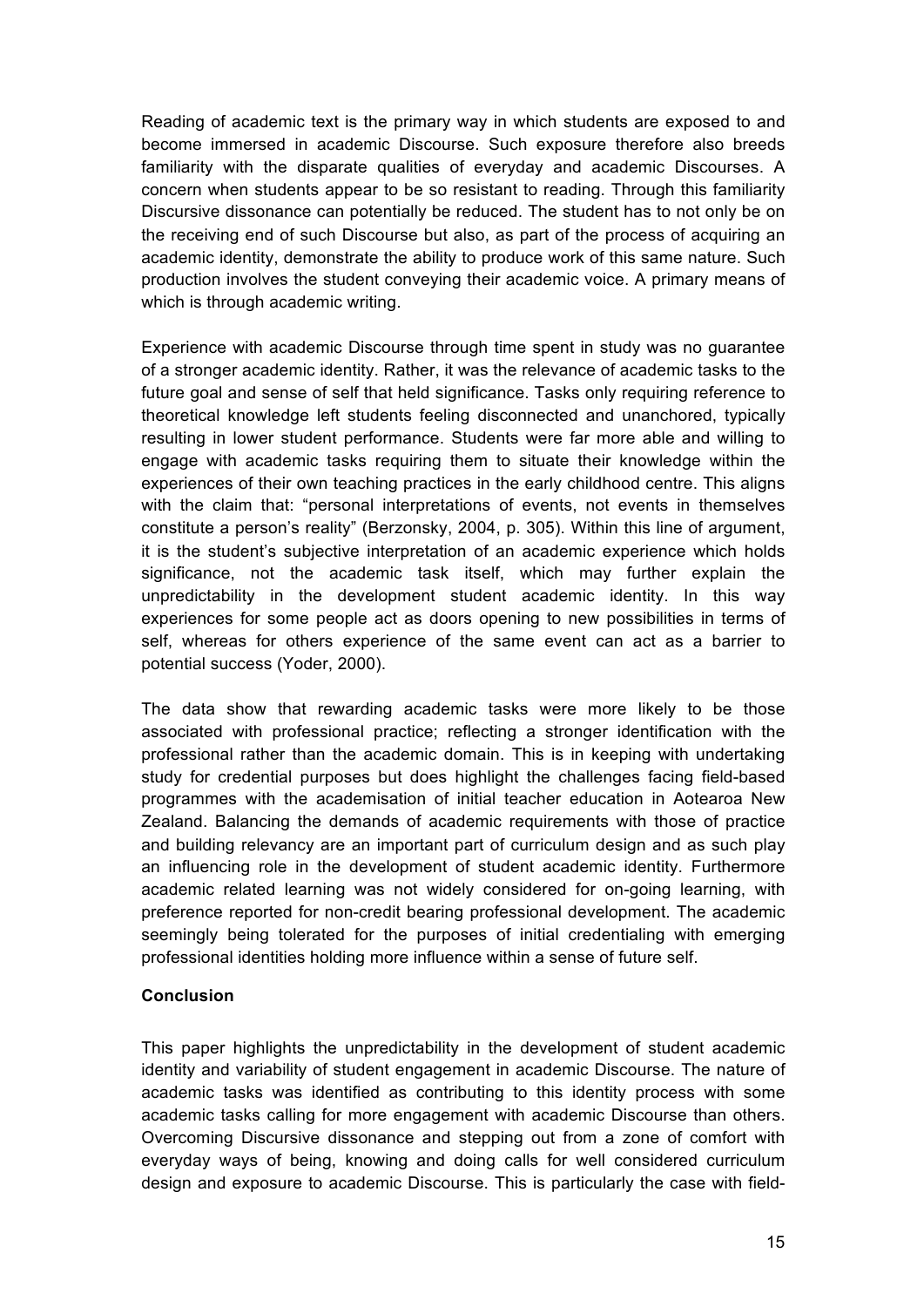based programmes of study, which draw on applied pedagogies (Downing & Herrington, 2013), with relevance to academic processes emerging from their alignment with practice requirements and realities.

Student engagement with field-based study is ultimately driven by a desire for professional credentialing with students valuing the opportunity to apply learning within professional practice contexts. As such the academic aspect of the learning experience can be become a tolerated part of achieving this ultimate professional goal. Academic identity therefore seems to be more precarious within field-based programmes of study and may require more careful consideration if the academisation of initial teacher education in Aotearoa New Zealand continues. The precarious social position of early childhood teachers within wider Aotearoa New Zealand society continues to pose a challenge for programme development. As the academe has taken on the role of providing authority and legitimacy to the credentialing process, sufficient attention needs to be maintained to the challenge of developing new identities through the navigation of academic and practice Discourses.

#### **References**

- Aranha, S. (2009). The Development of a genre-based writing course for graduate students in two fields. In C. Bazerman, A. Bonini, & D. de C. Figueiredo (Eds.), *Genre in a changing world* (pp. 543–564). Fort Collins, Colo.: WAC Clearinghouse; Parlor Press. Retrieved from http://www.scribd.com/doc/207813385/Ch-Bazerman-a-Bonini-D-Figueiredo-2009-Genre-in-a-Changing-World
- Aspelin, J. (2011). Co-Existence and Co-Operation: The Two-Dimensional Conception of Education. *Education*, *1*(1), 6–11. doi:10.5923/j.edu.20110101.02
- Bandura, A. (1995). *Self-efficacy in changing societies*. Cambridge, UK: Cambridge University Press.
- Barnett, R. (2007). *A will to learn: Being a student in an age of uncertainty*. Maidenhead, UK: Open University Press.
- Berzonsky, M. D. (2004). Identity processing style, self-construction, and personal epistemic assumptions: A social-cognitive perspective. *European Journal of Developmental Psychology*, *1*(4), 303–315. doi:10.1080/17405620444000120
- Brown, S., & Race, P. (2012). Using effective assessment to promote learning. In L. Hunt & D. Chalmers (Eds.), *University teaching in focus: A learning-centred approach* (pp. 74–91). Australia: Australian Council for Educational Research.
- Brownlee, J., & Berthelsen, D. (2006). Personal epistemology and relational pedagogy in early childhood teacher education programs. *Early Years: An International Journal of Research and Development*, *26*(1), 17–29. doi:10.1080/09575140500507785
- Calarco, J. M. (2011). "I Need Help!" Social Class and Children's Help-Seeking in Elementary School. *American Sociological Review*, *76*(6), 862–882. doi:10.1177/0003122411427177
- Cohen, L., Manion, L., & Morrison, K. (2007). *Research methods in education* (6th ed.). London; New York: Routledge. Retrieved from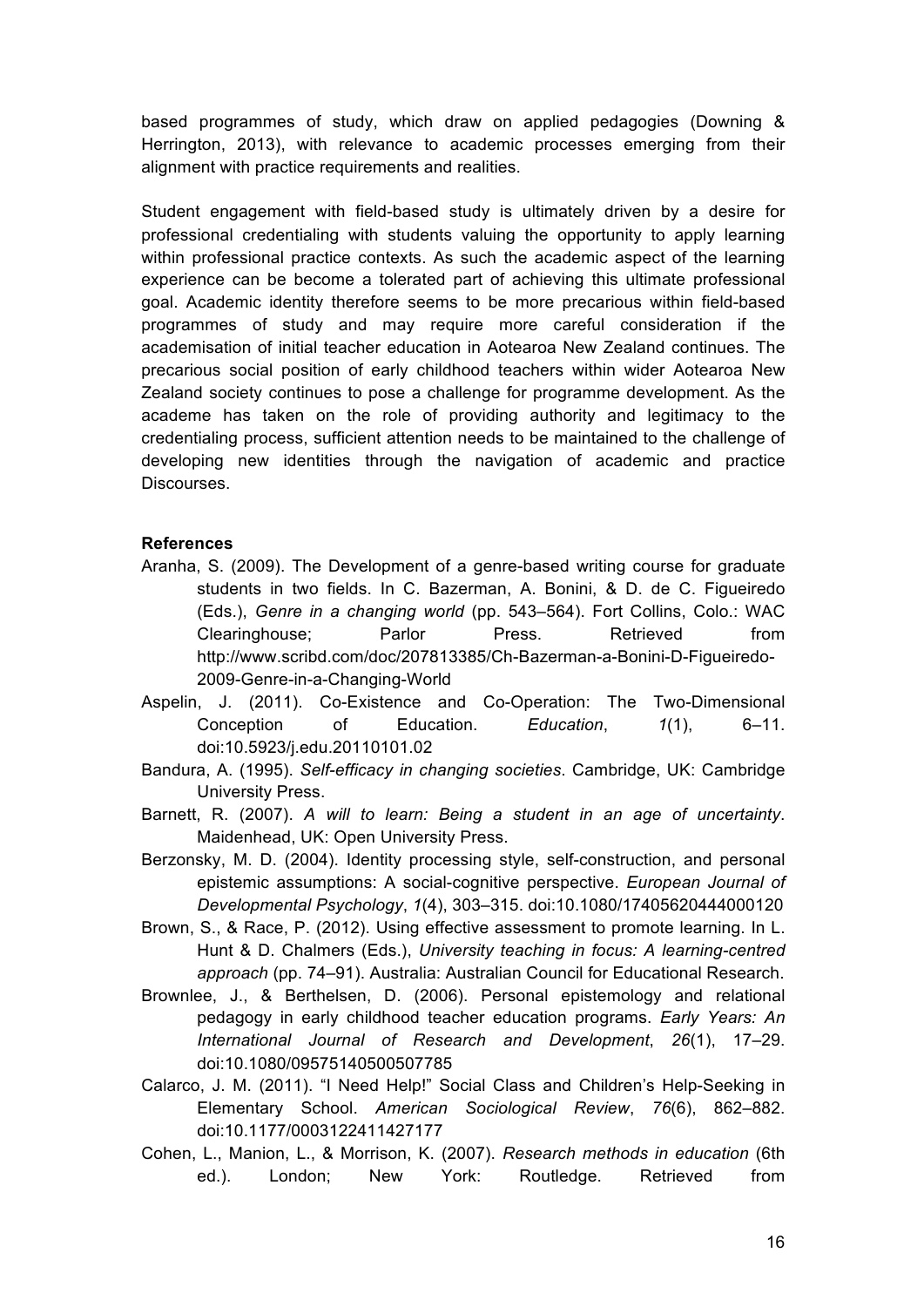http://knowledgeportal.pakteachers.org/sites/knowledgeportal.pakteachers.or g/files/resources/RESEARCH%20METHOD%20COHEN%20ok.pdf

- Downing, J., & Herrington, J. (2013). Applied learning in online spaces: Traditional pedagogies informing educational design for today's learners. In H. Carter, M. Gosper, & J. Hedberg (Eds.), *Electric Dreams. Proceedings ascilite 2013 Sydney* (pp. 236–246). Retrieved from http://www.ascilite.org/conferences/sydney13/program/papers/Downing.pdf
- Dweck, C. S. (2000). *Self-Theories: Their role in motivation, personality, and development*. Hove, UK: Taylor & Francis Ltd.
- Finlay, L. (2009). Debating phenomenological research methods. *Phenomenology & Practice*, *3*(1), 6–25.
- Gee, J. (2000). Identity as an analytic lens for research in education. *Review of Research in Education*, *25*(1), 99–125. doi:10.3102/0091732X025001099
- Gee, J. (2001). Literacy, Discourse, and linguistics: Introduction and what is literacy? In E. Cushman, E. Kintgen, B. Kroll, & M. Rose (Eds.), *Literacy: A critical sourcebook* (pp. 525–544). Boston, MASS: Bedford/St. Martin's.
- Gergen, K. J. (2011). *Relational being: Beyond self and community*. New York; Oxford: Oxford University Press.
- Gourlay, L. (2009). Threshold practices: Becoming a student through academic literacies. *London Review of Education*, *7*(2), 181–192. doi:10.1080/14748460903003626
- Hall, S. (1996). Who needs identity. In S. Hall & P. Du Gay (Eds.), *Questions of cultural identity* (pp. 15–30). London, UK: Sage.
- Hamman, D., Gosselin, K., Romano, J., & Bunuan, R. (2010). Using possible-selves theory to understand the identity development of new teachers. *Teaching and Teacher Education*, *26*(7), 1349–1361. doi:10.1016/j.tate.2010.03.005
- Howell, A. J., & Watson, D. C. (2007). Procrastination: Associations with achievement goal orientation and learning strategies. *Personality and Individual Differences*, *43*(1), 167–178. doi:10.1016/j.paid.2006.11.017
- Ivanič, R., Edwards, R., Satchwell, C., & Smith, J. (2007). Possibilities for pedagogy in further education: Harnessing the abundance of literacy. *British Educational Research Journal*, *33*(5), 703–721. doi:10.1080/01411920701582298
- Jackson, D. (2012). *Role of academic procrastination, academic self-efficacy beliefs, and prior academic skills on course outcomes for college students in developmental education* (Partial completion of Doctoral Thesis). University of Georgia, Athens, Georgia.
- Kane, R. (2005). *Initial Teacher Education Policy and Practice: Final Report*. Wellington, New Zealand: Ministry of Education & The New Zealand Teachers Council. Retrieved from http://www.teacherscouncil.govt.nz/sites/default/files/itepolicyandpractice.pdf.
- Kilgore, D. (2001). Critical and postmodern perspectives on adult learning. *New Directions for Adult and Continuing Education*, *89*(Spring), 53–61.
- Krause, K., Bochner, S., & Duchesne, S. (2003). *Educational psychology for learning and teaching*. Southbank, Australia: Thomson.
- Ladkin, D. (2005). "The enigma of subjectivity": How might phenomenology help action researchers negotiate the relationship between "self", "other" and "truth"? *Action Research*, *3*(1), 108–126. doi:10.1177/1476750305049968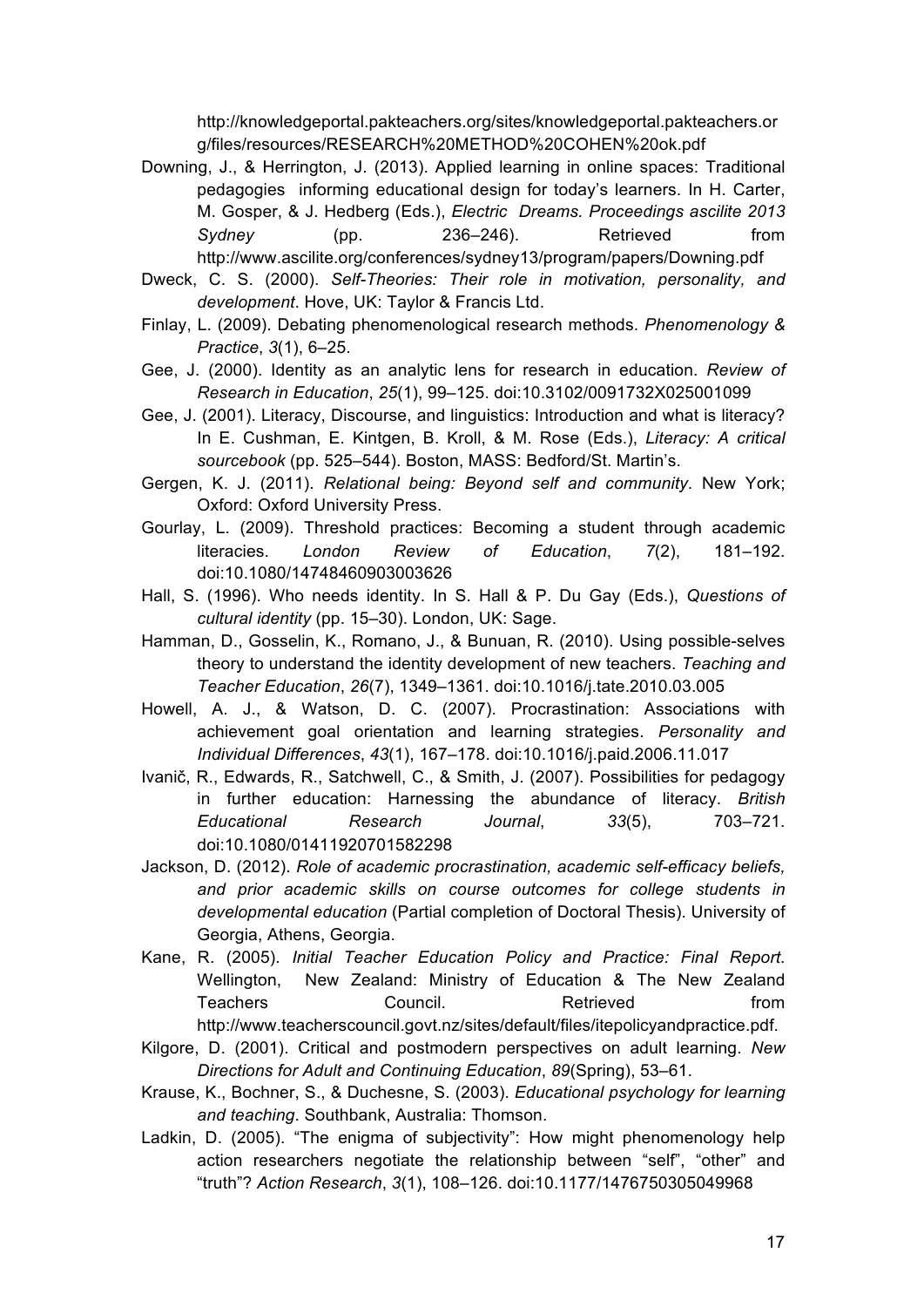- Lai, E. (2011a). *Metacognition: A literature review* (Research Report). Pearson. Retrieved **from** the contract of the contract of the contract of the contract of the contract of the contract of the contract of the contract of the contract of the contract of the contract of the contract of the contract http://www.pearsonassessments.com/hai/images/tmrs/Metacognition\_Literatu re Review Final.pdf.
- Lai, E. (2011b). *Motivation: A literature review* (Research report). Pearson. Retrieved from

http://www.pearsonassessments.com/hai/images/tmrs/Motivation\_Review\_fin al.pdf.

- Lea, M. (1998). Academic literacies and learning in higher education: Constructing knowledge through texts and experiences. *Studies in the Education of Adults*, *30*(2), 156–171.
- Lea, M. (2004). Academic literacies: A pedagogy for course design. *Studies in Higher Education*, *29*(6), 739–756. doi:10.1080/0307507042000287230
- Lea, M., & Street, B. (1998). Student writing in higher education: An academic literacies approach. Studies in Higher Education. *Studies in Higher Education*, *23*(2), 157–173. doi:10.1080/03075079812331380364
- LeCourt, D. (2004). *Identity matters: Schooling the student body in academic discourse*. Albany, NY: State University of New York Press.
- Markus, H., & Nurius, P. (1986). Possible selves. *American Psychologist*, *41*(9), 954– 969.
- Mezirow, J. (2000). Learning to think like an adult: Core concepts of transformation theory. In J. Mezirow & Associates (Eds.), *Learning as transformation: Critical perspectives on a theory in progress* (pp. 3–33). San Francisco, CA: Jossey-Bass.
- Ministry of Education. (2002). *Pathways to the future: Ngā Huarahi Arataki : 2002 - 2012: A 10 year strategic plan for early childhood education.* Wellington [N.Z.]: Ministry of Education.
- Northedge, A. (2003). Enabling participation in academic discourse. *Teaching in Higher Education*, *8*(2), 169–180. doi:10.1080/1356251032000052429
- Patton, M. (2002). *Qualitative research and evaluation methods* (3 ed.). Thousand Oaks Calif.: Sage Publications.
- Perry, K. (2012). What is literacy? A critical review of sociocultural perspectives. *Journal of Language and Literacy Education [Online]*, *8*(1), 50–71. Retrieved from http://jolle.coe.uga.edu/wp–content/uploads/2012/06/What–is– Literacy\_KPerry.pdf.
- Reveles, J. M., & Brown, B. A. (2008). Contextual shifting: Teachers emphasizing students' academic identity to promote scientific literacy. *Science Education*, *92*, 1015–1041. doi:10.1002/sce.20283
- Rodriguez, C. M. (2009). The impact of academic self‐concept, expectations and the choice of learning strategy on academic achievement: The case of business students. *Higher Education Research & Development*, *28*(5), 523–539. doi:10.1080/07294360903146841
- Ryan, R. (2009). Self-determination theory and wellbeing. *WeDResearch Review.*  Retrieved from Http://www.welldev.org.uk/wed-New/network/research*review/Review\_1\_Ryan.pdf*, *1*(June), n.p.
- Schunk, D., & Mullen, A. (2013). Study skills. In *International Guide to Student Achievement* (pp. 434–436). New York, NY: Routledge.